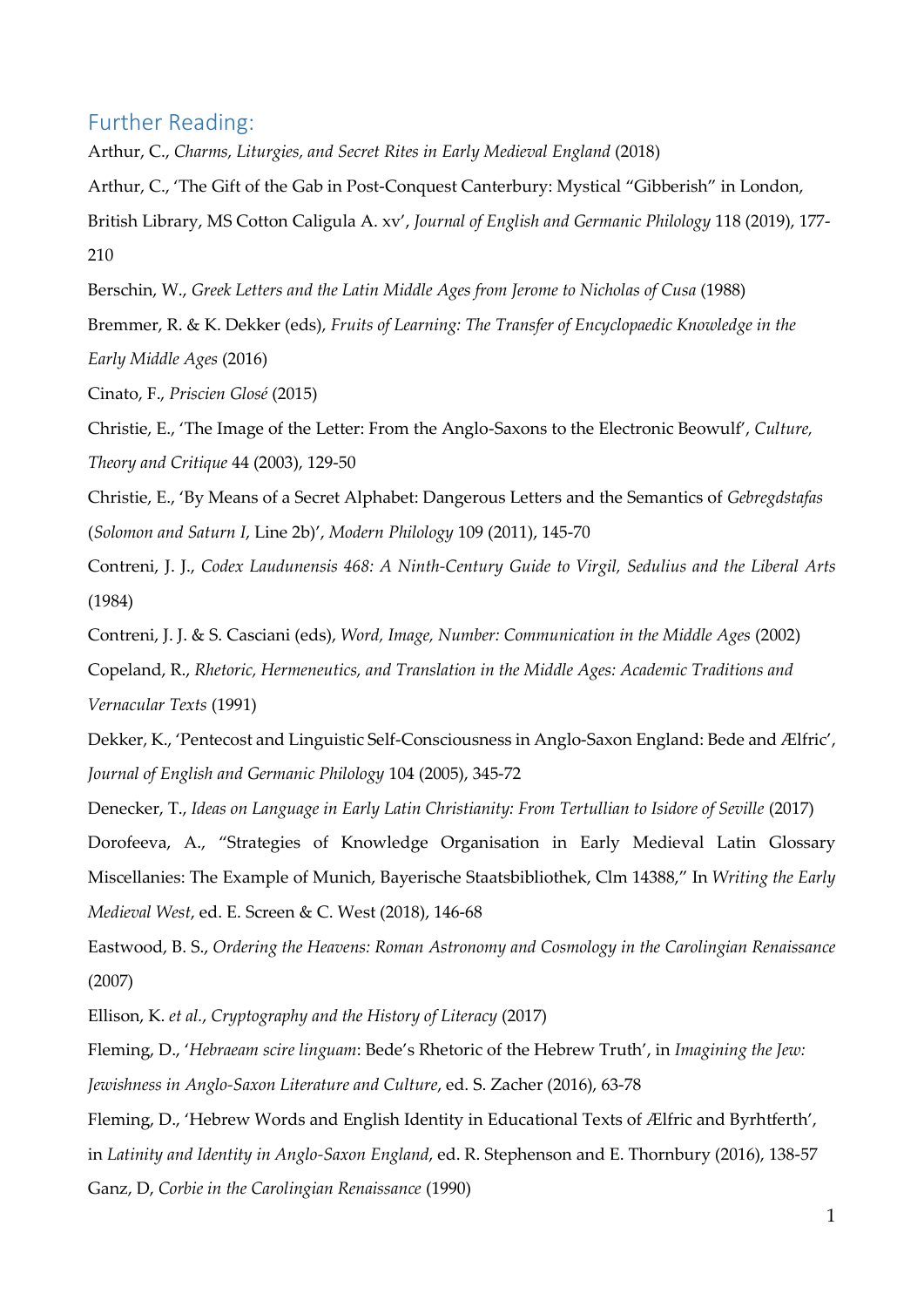Garipzanov, I., *Graphic Signs of Authority in Late Antiquity and the Early Middle Ages, 300-900* (2018) Garrison, M., 'The Emergence of Carolingian Latin Literature and the Court of Charlemagne (780- 814)', in *Carolingian Culture: Emulation and Innovation*, ed. R. McKitterick (1994), 111-140 Grotans, A. A., *Reading in Medieval St. Gall* (2006) Herren, M. W., *The Hisperica Famina: A New Critical Edition with English Translation and Philological Commentary* (1974) Kaczynski, B. M., *Greek in the Carolingian Age: The St. Gall Manuscripts* (1988) Kieckhefer, R., *Magic in the Middle Ages* (2000) Lapidge, M. 'The Hermeneutic Style in Tenth-Century Anglo-Latin Literature', *Anglo-Saxon England* 4 (1975), 67-111 Lapidge, M., *The Anglo-Saxon Library* (2005) Law, V., *Wisdom, Authority and Grammar in the Seventh Century: Decoding Virgilius Maro Grammaticus* (1995) Law, V., *Grammar and Grammarians in the Early Middle Ages* (1997) Lendinara, P. *et al.* (eds), *Rethinking and Recontextualizing Glosses: New Perspectives in the Study of Late Anglo-Saxon Glossography* (2012) Levison, W., *England and the Continent in the Eighth Century: The Ford Lectures* (1943) Little, L., *Benedictine Maledictions: Liturgical Cursing in Romanesque France* (1993) Major, T., *Undoing Babel: The Tower of Babel in Anglo-Saxon England* (2018) MacLeod, M. and B. Mees, *Runic Amulets and Magic Objects* (2006) McKitterick, R., *The Carolingians and the Written Word* (1989) Moran, P. and I. Warntjes (eds.), *Early Medieval Ireland and Europe: Chronology, Contacts, Scholarship: Festschrift for Daíbhí Ó Cróinín* (2015) Nelson, M., 'King Solomon's Magic: The Power of a Written Text', *Oral Tradition* 5 (1990), 20-36 Orchard, A., *A critical companion to Beowulf* (2004) O'Reilly, J., C. A. Farr & E. Mullins, *Jennifer O'Reilly: Early Medieval Text and Image volume 1: The Insular Gospel Books* (2019) Orchard, A., 'The Word Made Flesh: Christianity and Oral Culture in Anglo-Saxon Verse', *Oral Tradition* 24 (2009), 293-318 O'Sullivan, S., *Glossae aeui Carolini in libros I-II Martiani Capellae "De nuptiis Philologiae et Mercurii* (2010)